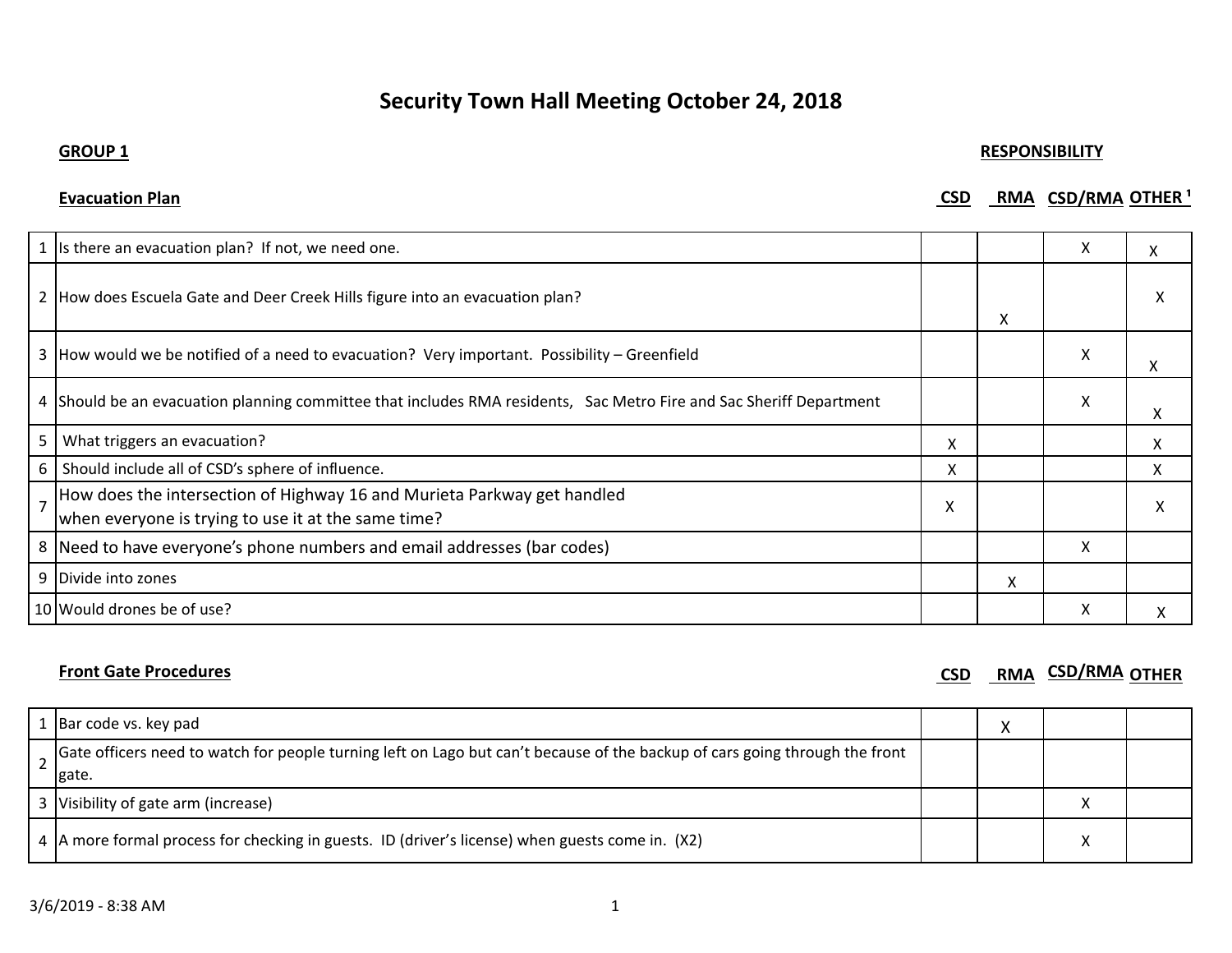| 5  RMCC needs to give the gate a list of names coming into play tournaments, then do driver's license check at gate. |  |  |
|----------------------------------------------------------------------------------------------------------------------|--|--|
| 6 Seen known venders who violate rules chronically.                                                                  |  |  |
| 7 How does gate get notified when groups have events or meetings?                                                    |  |  |
| 8 Every resident should have a bar code.                                                                             |  |  |
| 9 Gate officers need to give residents/guests 24 hour unauthorized gate pass.                                        |  |  |
| . All residents should be asked for and give their pin code when coming in a vehicle without a bar code.             |  |  |

| <b>Escuela Gate</b>                                                                                    | CSD |           | RMA CSD/RMA OTHER |  |
|--------------------------------------------------------------------------------------------------------|-----|-----------|-------------------|--|
| Need revised survey about passive vs. manned gate with illustrations and costs. Weekends vs. weekdays. |     |           |                   |  |
| 2 Bar code vs. key pad                                                                                 |     | $\lambda$ |                   |  |
| 3 Events at Stonehouse Park only                                                                       |     |           |                   |  |
| 4   Who is paying for building it and staffing it?                                                     |     |           |                   |  |
| 5 Open from 3-7pm for residents only                                                                   |     |           |                   |  |

# **GROUP 2**

**Traffic Enforcement CSD RMA CSD/RMA OTHER** 

| 1 Lack of consequence in enforcement (lenient) | ↗ |  |
|------------------------------------------------|---|--|
| 2 Add Compliance Officer to enforcement        |   |  |
| 3 Golf cart enforcement                        |   |  |
| 4 RMA controlled vs. tandem enforcement        |   |  |
| 5 5 MPH rigid? +5? Dead even, Bottom of hill   |   |  |
| 6 Not every street 25 mph                      | ∧ |  |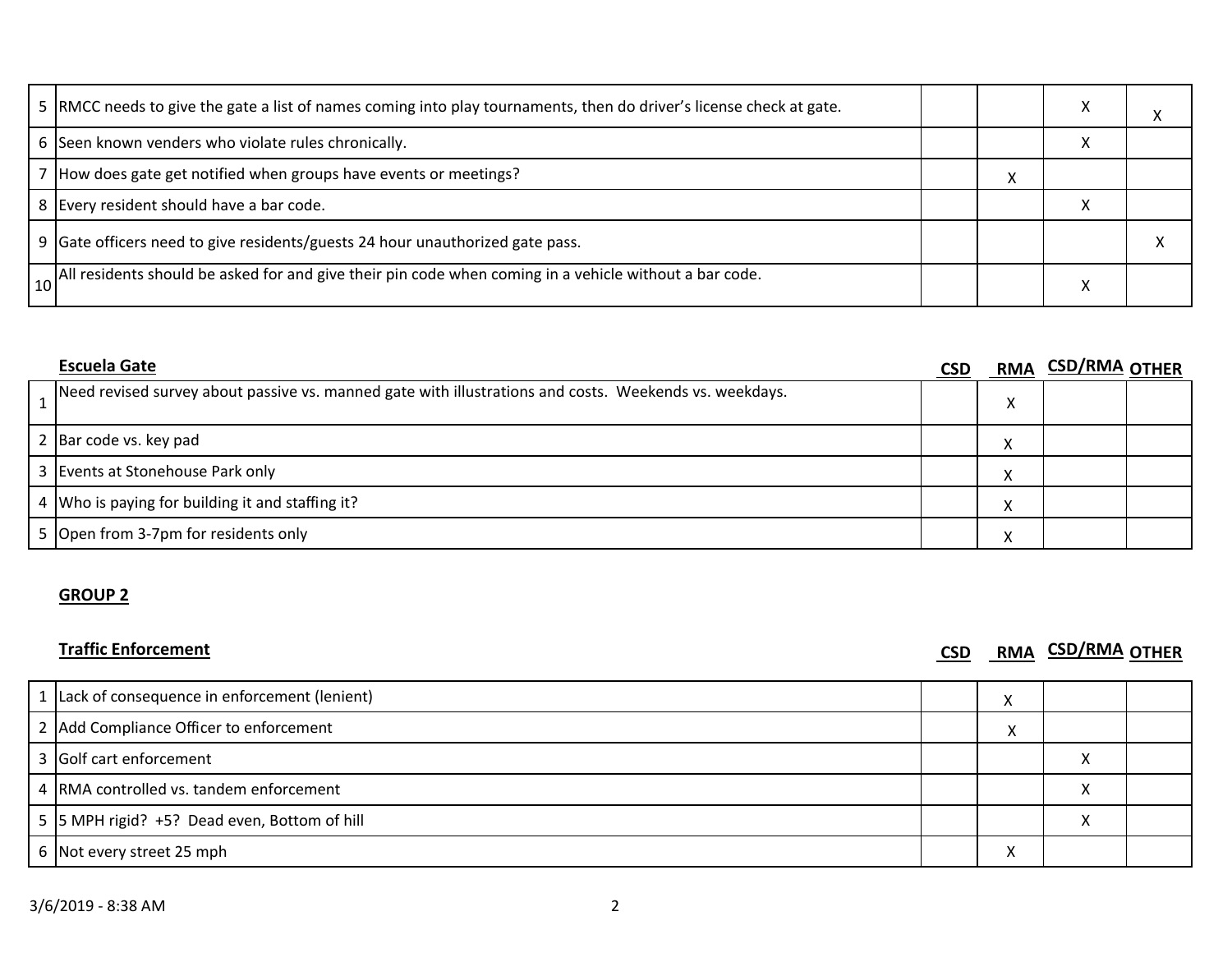| Speed bumps - yes/no - needs public input                                                             |   |  |
|-------------------------------------------------------------------------------------------------------|---|--|
| 8 No speed bumps                                                                                      |   |  |
| 9 More consequences for repeat violators                                                              |   |  |
| 10 Allow SSD and CHP to patrol and enforce laws                                                       |   |  |
| [RMA to survey residents/follow the will of residents to allow SSD and CHP to patrol and enforce laws | v |  |

# **Cameras**

| 1 Ensuring Cameras are working. |  |  |
|---------------------------------|--|--|
| 2 Portable cameras vs. fixed?   |  |  |
| 3 Drones? Technology            |  |  |
| 4 Are we getting more cameras?  |  |  |

## **GROUP 3**

**Back Lakes CSD RMA CSD/RMA OTHER**

| 1 Litter at back lakes is a problem                               |                   |        | $\lambda$         |           |
|-------------------------------------------------------------------|-------------------|--------|-------------------|-----------|
| 2 People shooting guns at back lakes                              | $\mathbf{v}$<br>∧ | ∧      |                   | $\lambda$ |
| 3 Vehicles doing donuts at back lakes                             |                   |        | ∧                 |           |
| 4 People fishing are not releasing fish                           |                   |        | $\checkmark$<br>∧ |           |
| 5 Non-residents are fishing With out the residents                |                   |        | $\sim$            |           |
| 6 Not enough security presence                                    |                   |        |                   |           |
| Non-resident boats are coming in front gate without residents (X2 |                   | v<br>∧ |                   |           |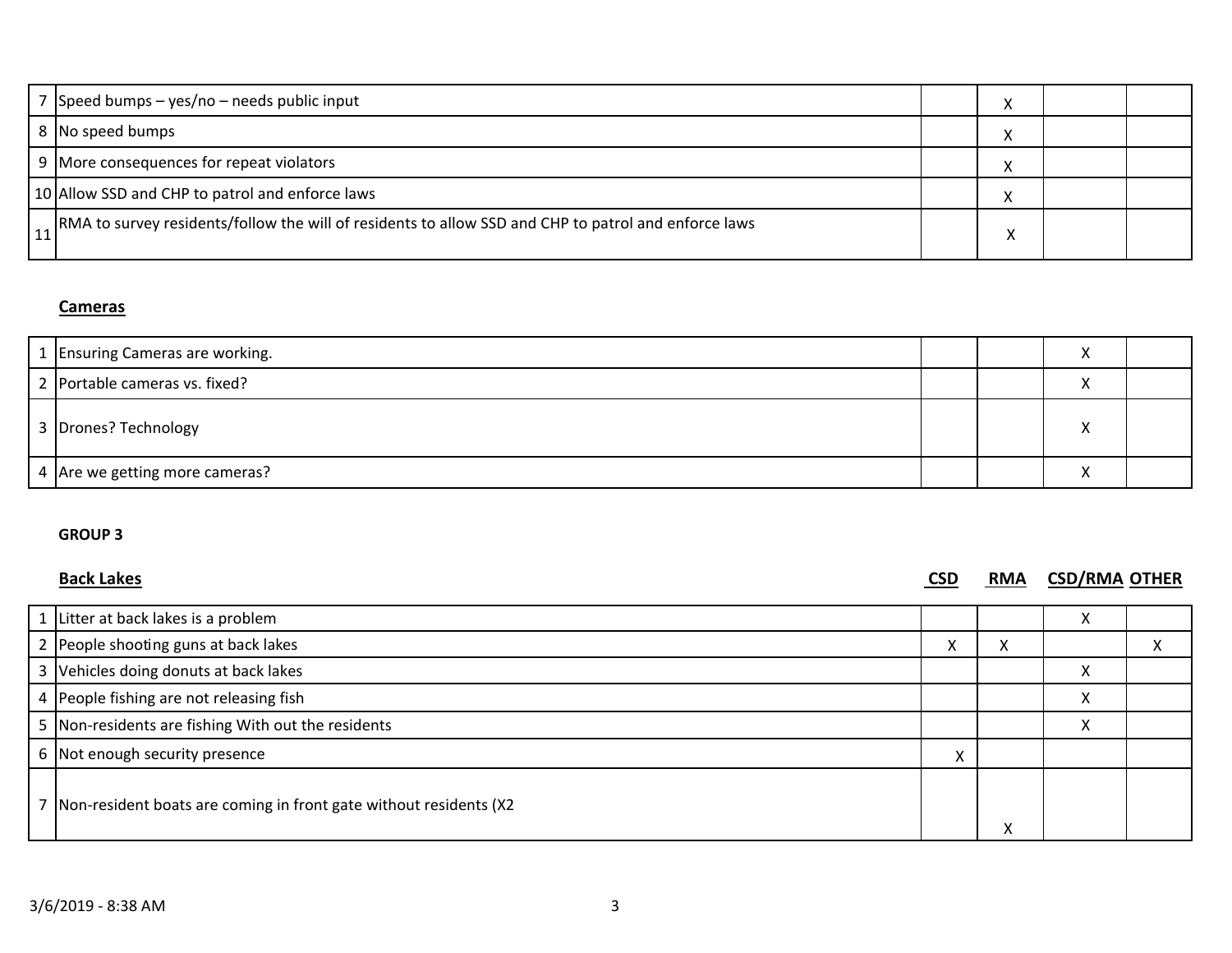| 8 Boat passes are not being issued (x2)                                                               |   | X |   |   |
|-------------------------------------------------------------------------------------------------------|---|---|---|---|
| 9 Gates not enforcing boat passes (X2)                                                                | x |   |   |   |
| 10 Security not enforcing boat and fishing rules                                                      | л |   |   |   |
| 11 Gate office should receive more training on these issues                                           |   |   | X |   |
| 12 Does CSD have a plan to divert water for fires?                                                    | X |   |   | х |
| 13 Who is responsible for clearing brush around the lakes and structures?                             |   | X |   | X |
| 14 There are no gates at back lakes (X2)                                                              |   |   |   | X |
| 15 Education regarding wildlife and plants, and treatment of trails                                   |   | X |   | X |
| 16 Use of drones with cameras to assist with security?                                                | x |   |   | X |
| 17 Contractors enter the community to do work for a resident, then end up fishing without permission. |   |   | X |   |

| <b>Neighborhood Watch</b>                                                                                                             | <b>CSD</b> | <b>RMA</b> | <b>CSD/RMA OTHER</b> |  |
|---------------------------------------------------------------------------------------------------------------------------------------|------------|------------|----------------------|--|
| Theed to identify the residents who may need assistance during an evacuation by developing a CSD list with names and<br>. Ivolunteers |            |            |                      |  |
| 2 Hold "national Night Out" event in August                                                                                           |            |            |                      |  |
| 3 Follow up on starting Neighborhood Watch program, possibly with Lisa Costello                                                       |            |            |                      |  |

**GROUP 4**

**General**

**CSD RMA CSD/RMA OTHER**